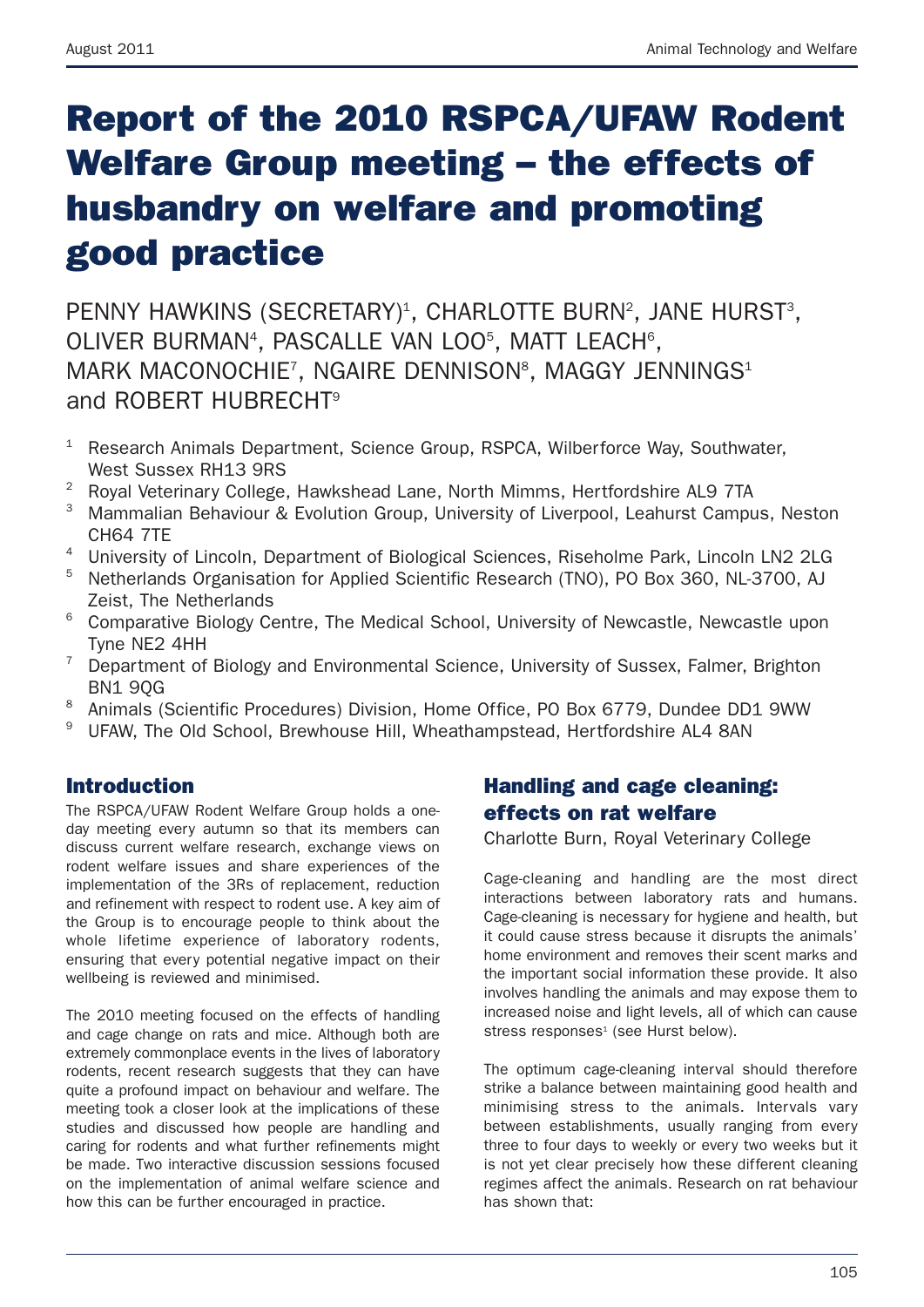- cage-cleaning causes acute increases in activity levels but this does not necessarily indicate that the animals are stressed<sup>2</sup>:
- in adult male rats, cage-cleaning frequency shows no clear long-term effects on welfare<sup>3</sup>:
- adult rats show no preference for self-soiled cages over clean ones<sup>4</sup>.

This suggests that adult rats may cope relatively well with different frequencies of cage-cleaning. Refinements of the cleaning process itself, such as empathetic handling, could mean that stress is reduced, or even eliminated entirely; indeed, rats could potentially find some human contact enriching.

However, cage-cleaning might affect breeding rats more than non-breeders, because it often requires handling pregnant dams and the effects of disrupting the animals' environment are likely to be more significant if there are pups in the nest. This is because pups can become cooled<sup>5</sup>, the scent of the pups is removed from the nesting material and human or glove scents may be deposited onto the pups.

We carried out a study in which we compared cagecleaning in breeding Wistar rats at frequencies of twice a week, weekly and once every two weeks<sup>®</sup>, Parameters were monitored including female body weight, age at first reproduction, breeding parameters (litter size, number of litters per lifetime, numbers of pups born and weaned), pup weights and sexes, causes of any pup deaths and ammonia levels in the cages. Chromodacryorrhoea, or red staining around the nose, was used as an indicator of stress<sup>7</sup> (see also 2003 Rodent Meeting report<sup>8</sup>). Thirty-six pairs of rats were used per cleaning frequency and they were monitored for nine months.

We found that the different cleaning frequencies again had virtually no clear effects on any of the parameters used to assess rat health or welfare. The only exception was that breeding pairs were significantly more likely to cannibalise their pups if their cages were cleaned more frequently (twice weekly or weekly), particularly if cleaning occurred within two to three days of birth\*.

The reason for this is unknown, but one hypothesis is that cage-cleaning may have stimulated premature births. Births were more likely on cage-cleaning days (and this is thought not to have been an artefact of the recording system) and it is known that stress can trigger birth in humans and domestic animals<sup>9,10</sup>, Weak, dead or dying pups are more likely to be cannibalised $11-13$ and pups born prematurely due to cage-cleaning may have been weaker and therefore more vulnerable to cannibalism. Alternatively, healthy pups may have been

––––––––––––––––––––––––––––––––––––––––––––––––––––––––––––

killed and eaten by their parents (usually the males) if the removal of their odours caused the adults to perceive the pups as not their own, or if the parents sensed that cage-cleaning was a threat to the newborn litter. As cage-cleaning removes critical parent-offspring scents when pups are vulnerable and the litter becomes disrupted and chilled, either of these scenarios may have applied.

On this basis, it is possible to make some recommendations for refining cage-cleaning in breeding rats:

- Do not cage-clean during the last third of pregnancy or during the first three days following birth.
- Minimise noise and the transfer of odours between cages containing different individuals, e.g. by using cages with few noisy metallic components, cleaning cages in a ventilated area, or washing hands or gloves regularly.
- Transfer the whole nest to the clean cage if possible.

For non-breeding adults, current knowledge suggests that other aspects of rat husbandry are more important to rat health and welfare than the frequency of cleaning (although cage-cleaning frequency may affect some strains of rat more than the out-bred stocks used in studies to date). Non-breeding adult rats should therefore be cleaned as often as is necessary to maintain a healthy environment, for example keeping ammonia levels to acceptable limits. Finally, please note that all of the above applies to rats only – mice can be very different!

#### **Taming anxiety in laboratory mice by non-aversive handling**

Jane L. Hurst, University of Liverpool

Handling laboratory animals is unavoidable, both for routine husbandry such as cage-cleaning and in order to carry out most scientific procedures. However, behavioural and physiological studies have shown that handling can be a major source of fear and stress in some species such as mice<sup>14</sup>. Although domestication has selected against the rapid flight responses typical of their wild ancestors, laboratory mice still seek to avoid capture and restraint unless they have learned that handling is not harmful.

Depending on the animal's experience, handling can have either positive or negative effects on stress responses, which can have an impact not only on welfare but also on the quality of scientific data. Surprisingly, though, little is known about the welfare implications of different methods for routine handling. In a recent study, we found that the method of handling is critical in determining whether handling induces fear and anxiety responses to human contact<sup>15</sup>.

<sup>\*</sup>A survey of delegates on the day found that 28% of their establishments routinely cleaned cages during the first two days post-partum and 59% did not.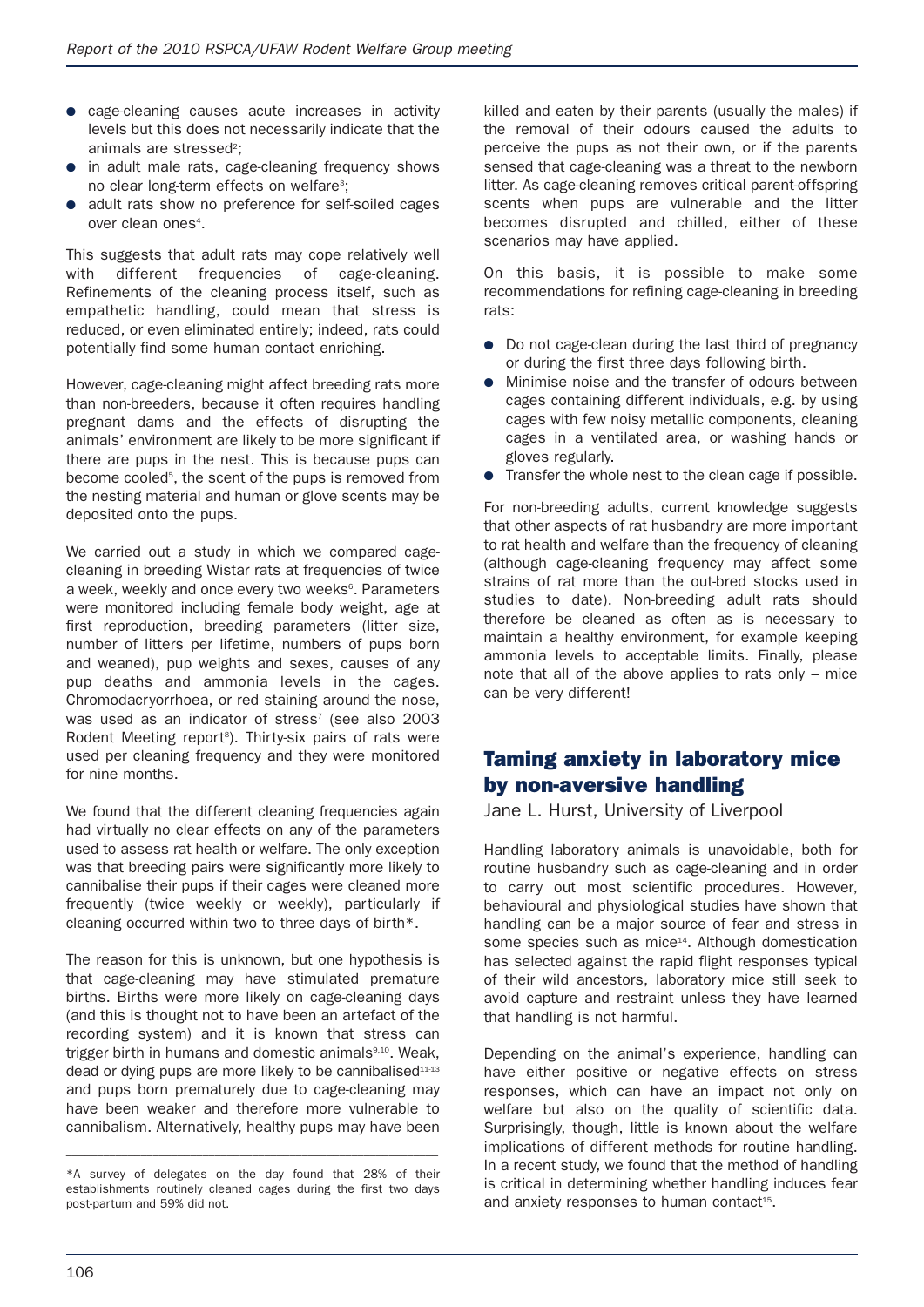Three techniques for picking up and handling mice were evaluated:

- tail handling  $-$  the most common technique for picking up mice;
- home cage tunnel mice were guided into the home cage tunnel and lifted above the cage without direct contact (figure 1a):
- $\bullet$  cupping on the open hand mice were scooped up on the open hands without direct restraint (Figure 1b).



**Figure 1.** Picking up mice using (a) their home cage tunnel and (b) cupping on the open hand.

Legend: In (b), inexperienced mice will immediately jump off the hand, but they can be trained to stay on by loosely closing the hands around them for up to 30 seconds on the first handling. Movies showing the handling methods and typical responses can be freely accessed at http://www.nature.com/nmeth/journal/v7/n10/abs/nmeth.1500.html

Behavioural studies compared the different handling methods. On the basis that handling techniques perceived as unpleasant by the mice would make them reluctant to interact with the handler, we observed the willingness of mice to voluntarily approach and contact the handler (or tunnel) before and after handling by one of the three methods. Stress during handling was quantified by scoring urination and defecation, as these are known to increase with anxiety and stress. We also used an elevated plus maze, which is a standard test of anxiety, to evaluate whether the different handling methods caused the mice to avoid open areas and show more "risk assessment" behaviours. For more detail on the experimental protocol and results, please see Hurst & West (2010)<sup>15</sup>.

We found that picking up mice by the tail induced aversion and high anxiety, whereas use of handing tunnels or scooping mice up on the open hand led to voluntary approach, low anxiety and acceptance of physical restraint (being held by the scruff and rotated onto their back). These responses were remarkably consistent across strains and sexes of laboratory mice, across handlers with different levels of prior experience, and across the light and dark phase of the diurnal cycle. The notable differences in response induced by these alternative methods for routine handling have not previously been recognised, maybe because picking up mice by the tail is so widely used in laboratories that the aversive and anxious response is perceived as 'normal'\*.

More sympathetic handling techniques, that minimise anxiety responses, will enhance the welfare of the many millions of mice housed and handled in laboratories worldwide and will also reduce experimental confounds and provide more robust scientific outcomes. Changing handling techniques is one of the simplest (and cheapest) ways of improving welfare and staff satisfaction, as people can be reassured that they are improving the quality of life of the animals in their care. It can be easier to make the change by having a transition period in which the mice are picked up by tunnel for the first few days, then tipped onto the hand once they are used to being picked up and caught by hand or tunnel thereafter.

Recommendations for handling mice:

- Be aware that picking up by the tail induces aversion to handling and high anxiety – the mice do not readily habituate to this.
- Catch mice using the home cage tunnel or open hands if possible, using a combination of the two for a transition period if this is easier.
- Avoid picking up by the tail unless anxiety is required, e.g. in behavioural experiments specifically studying anxiety.

## **The effect of removing individual rats on indicators of welfare in the remaining group members**

Oliver Burman, University of Lincoln

The social environment of a gregarious species such as the laboratory rat is likely to have a major influence upon welfare. From the individual rat's point of view, there are many positive aspects to group housing, such as a feeling of "safety in numbers" and opportunities for positive social interactions including allogrooming, huddling and play. There will also inevitably be some negative social interactions, e.g. agonistic behaviour or aggression.

The positive benefits of social housing should generally outweigh the negative aspects, but housing animals in captivity can affect their social environment. Particularly influential factors are the amount of space that is available, how resources such as food and water are provided, and group size and composition. Within the laboratory setting, social disruption can be caused by a number of factors including temporary or permanent changes to group composition (e.g. for randomisation), or permanent removal of individuals from social groups. The latter may be at weaning, or in order to maintain appropriate stocking densities in growing animals, or for experimental purposes.

Could this lead to welfare problems? Studies on other

<sup>––––––––––––––––––––––––––––––––––––––––––––––––––––––––––––</sup> \*Interestingly, our study found that lifting mice by the tail for abdominal inspection on the hand was not aversive – the aversion was induced by being *caught and picked up* by the tail.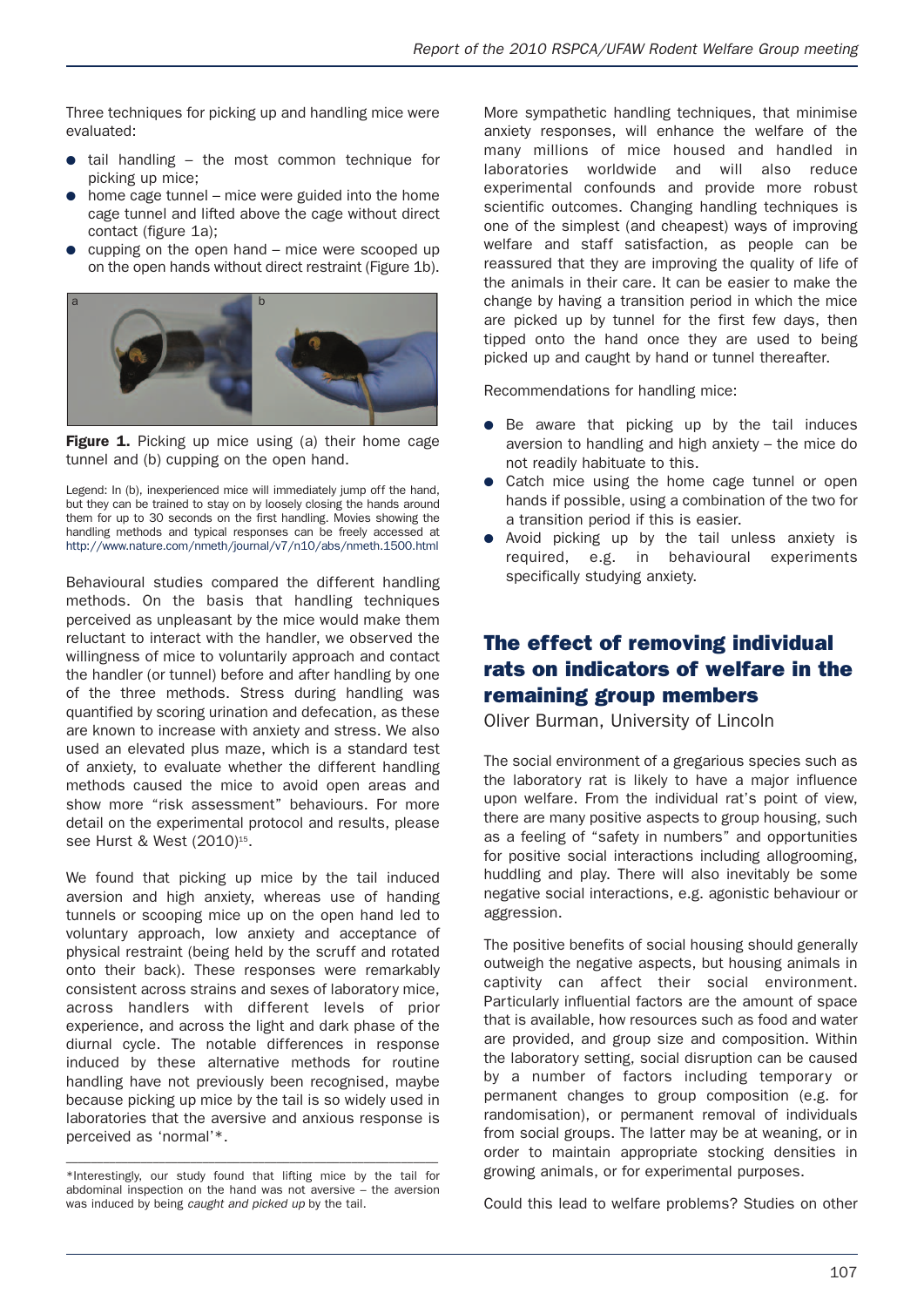species have found destabilisation of the social system following the removal of key individuals such as dominant males (in primates<sup>16</sup>) or no subsequent behavioural changes (in pigs<sup>17</sup>). In laboratory mice, removal of individuals (including dominant males)  $i$ ncreased agonism among the remaining individuals $18$ . It is therefore possible that standard husbandry procedures that disrupt the social environment, for instance via changes to the composition of individuals within a cage, may impact upon rat welfare compared to when the groups are left undisturbed.

We carried out a study to evaluate this, in which we investigated the effects of the permanent removal of individuals from social groups of young rats on behavioural and physiological indicators of welfare in the remaining animals<sup>19</sup>. The initial group sizes ranged from thirteen to twenty five rats (the study was part of a larger project investigating the effects of stocking density). Arbitrarily selected individuals were permanently removed on day seven and again on day fourteen. The impact on the welfare of the remaining rats was assessed using behaviour and faecal corticosterone metabolite levels, both of which were monitored both before and after the rats were removed.

We found that the remaining rats significantly increased agonistic behaviour, audible vocalisation, aggressive grooming, bar-chewing and climbing behaviour following removal of their cage-mates and that these behavioural changes were associated with a highly significant postremoval increase in their faecal corticosterone metabolite levels. The increases in bar-chewing and aggressive grooming, taken together, particularly suggest social conflict and stress in the remaining group members.

This may have been due to disruption of the dominance hierarchy or break-up of affiliative social relationships, although the groups were very large and had not been housed together long-term (e.g. since weaning). Alternatively, the responses could have been to the increase in space available to each animal resulting from the removals, where more active use of the space could have led to increased agonism – although there was no effect of removal on activity in general. For a full discussion, please see Burman et al. (2008) 19 .

Giving the animals the benefit of the doubt, the behavioural and physiological indicators of stress that were observed following removal of group members suggest the following recommendations:

- Leave social groups intact once established and avoid removing individuals if at all possible.
- When breeding animals, calculate stocking density on predicted end-weight.
- If removal is unavoidable, allow animals some control over their social environment – increase

space, supply shelters and/or barriers to break up agonistic encounters (and provide escape routes), ensure there are sufficient enrichment resources for the entire group.

#### **Looking in the wrong place ... implications for assessing pain and distress in animals**

Matt Leach, Newcastle University

Considerable advances have been made in assessing pain in animals through the evaluation of behavioural and postural changes, for example following surgery<sup>20</sup>. However, successful assessment of pain and distress depends not only on establishing which *behaviours* indicate pain and distress but also on determining which *areas of the body* should be focused on to maximise the likelihood of observing these indicators. If an assessor knows to check for a particular behaviour but looks at the wrong body area, the effectiveness of behaviour-based assessment techniques will be reduced.

Recently we have used eye-tracking equipment to identify the observation patterns of experienced and inexperienced participants when asked to score video sequences of rabbits in varying degrees of pain (none, mild, moderate and severe) following ovariohysterectomy. These were all video clips of clinical cases taken from our video archive, where the ovariohysterectomy had been performed as part of routine husbandry practice and analgesia provided; no animals were operated on or denied analgesics for the purpose of this study. The video clips of rabbits in moderate to severe pain showed individuals where the analgesia used was insufficient to adequately alleviate the post-surgical pain. These animals received additional rescue analgesia directly after filming was completed.

We used 151 participants - drawn from animal technologists, veterinarians, scientists and lay people – of whom 71 had experience of caring for rabbits, while the rest did not. They were shown randomised video sequences of rabbits pre- and post-spay and asked to give each animal a pain score using a Visual Analogue Scale (VAS) that ranged from 0 (no pain) to 10 (most severe pain). The eye-tracking equipment was used to monitor each participant's gaze during the pain assessment, with the rabbit's body divided into different areas for analysis (Figure 2). We recorded how often the observers looked at each body part, how long their gaze remained on each body part and how long it took before the observer looked at each of the five body areas.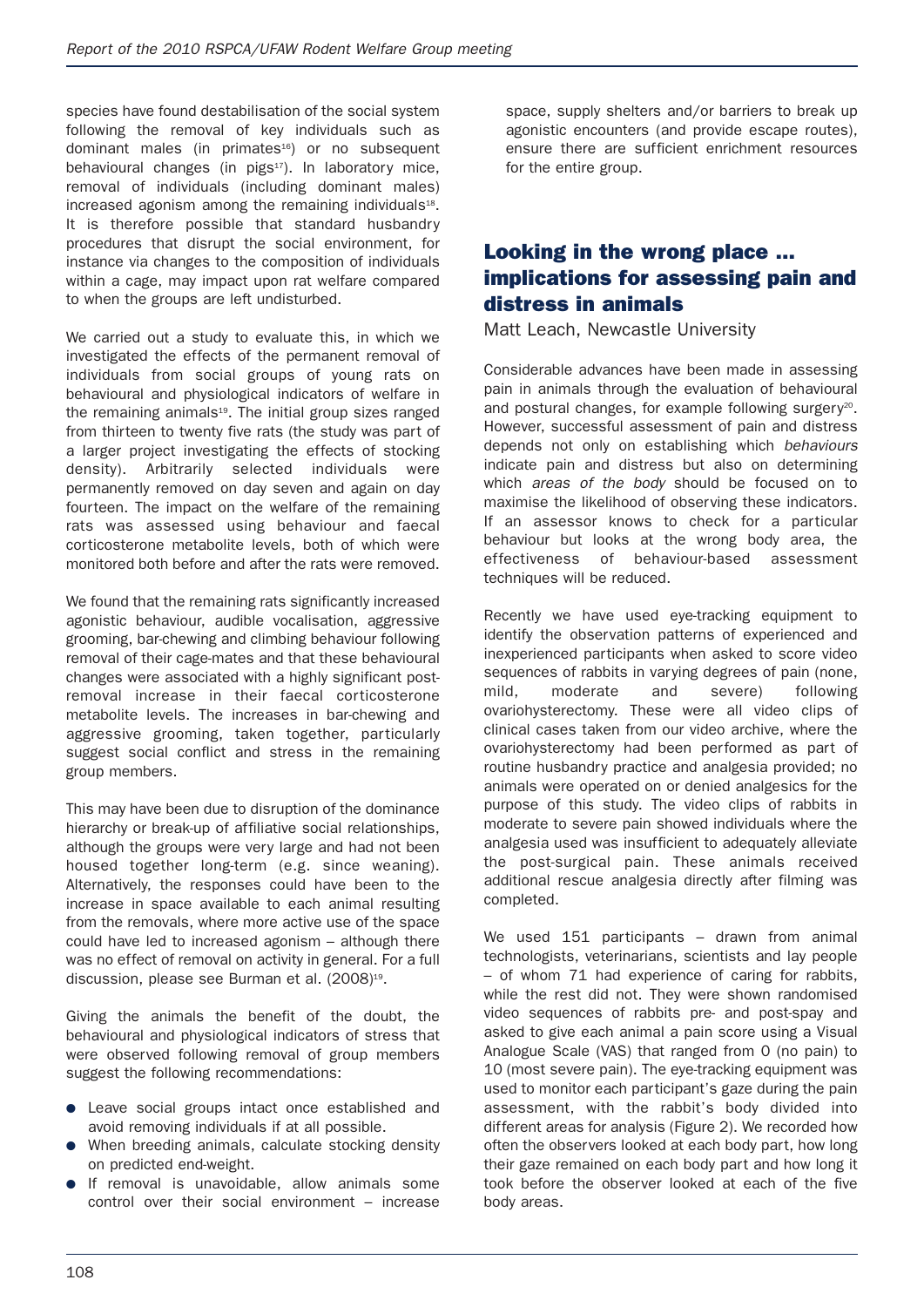

**Figure 2.** Rabbit body areas used in eve-tracking study

The results of our study demonstrated that irrespective of experience or gender, observers focused first, most frequently and for longest on the face compared to the abdomen, ears, back and hindquarters (P<0.001 for all comparisons). In addition, the ability of the observers to identify rabbits in pain was very poor and again was not affected by experience or gender. The ability to score pain correctly was positively correlated with increased observation of the back and hindquarters (which are the areas where pain-behaviours are observed following ovariohysterectomy in rabbits) but negatively correlated with observation of the face (P<0.05 for all correlations).

On the basis of these results, focussing on the face in order to assess abdominal pain using behavioural indicators is likely to be ineffective and increases the likelihood that important indicators will be missed. This suggests that people should be trained – and reminded – to focus on the most relevant body areas when assessing pain and distress in animals.

However, there is another way of looking at these results and their implications. If humans tend to fixate on the face, then identifying facial expressions in animals that are associated with pain could enable us to increase the effectiveness of pain assessment by incorporating animals' facial expressions.

A recent paper by Langford et al. (2010)<sup>21</sup> convincingly demonstrates that mice exhibit facial expressions associated with pain. The authors defined a Mouse Grimace Scale (MGS) that quantifies changes in five "Facial Action Units" (FAU); orbital tightening, nose bulge, ear position, cheek bulge and whisker change\*. Some of these are very similar to the changes that occur in humans experiencing pain.

––––––––––––––––––––––––––––––––––––––––––––––––––––––––––––

We are currently undertaking a series of studies using our library of video clips of rodents and rabbits postsurgery, where the animals have already been assessed for signs of pain using behavioural scoring techniques. Participants including animal technologists, veterinarians and lay people are using still photos taken from the videos and scoring the FAUs according to the technique used by Langford et al. (2010) 21 . These studies are ongoing and preliminary results indicate that observers scored mice postvasectomy higher than pre-vasectomy animals, which is an encouraging result.

More research and evaluation of this concept is clearly necessary and it should be possible to achieve these benefits without causing additional harms, by using animals undergoing procedures that have been licensed as part of other scientific studies. In the light of current knowledge about the way in which people observe animals, these recommendations can be made:

- When observing animals, be mindful of where you are looking – do you know what the important indicators are and are you likely to see them? Think about the body areas you need to observe as well as the behaviours.
- Be aware that working with animals for a long time does not make anyone an expert observer in itself; awareness and empathy are needed too.
- **•** Try looking at animals' faces when assessing welfare, keeping up to date with the literature for guidance.

## **A tasty alternative to the gavage needle for administration of retinoic acid**

Stephanie Cadot, Androulla Economou and Mark Maconochie, University of Sussex

Retinoic acid (RA) is a derivative of vitamin A. It has several important functions as a signalling molecule in mammalian development, particularly in the developing anterior nervous system and inner ear<sup>22</sup>. Retinoic acid is also a major constituent of many medications used for the treatment of acne, dermatological inflammations and skin damage, and use of these products during pregnancy is not advised because of its potential to cause birth defects. RA is thus not only of considerable concern to fetal health in humans, but is also of interest for understanding normal embryonic development.

In experiments looking to understand the roles of RA in animals, it is routinely administered by oral gavage.

<sup>\*</sup>The MGS User Manual, produced by the paper's authors, includes pictures of all five FAUs and guidance on monitoring and scoring. This can be downloaded at http://tinyurl.com/5tm2doy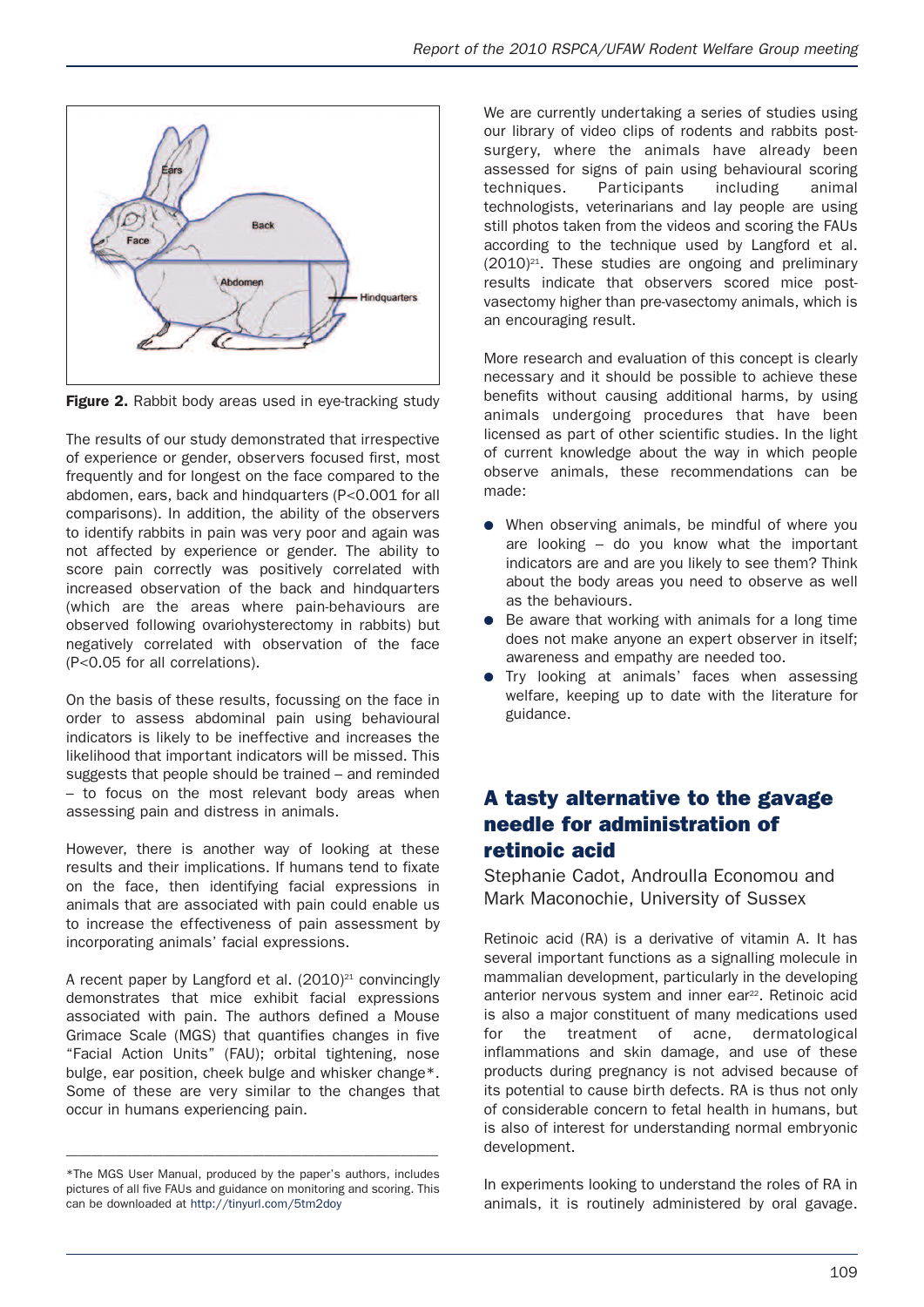However, gavage does impose a welfare burden because of the stressful handling and restraint required<sup>23</sup>. In addition to this general distress involved in gavage dosing, there is a risk of trauma and damage to the oral cavity or oesophagus. In the worst case scenario, the gavage tube may be inserted into the trachea and the solution delivered into the lungs<sup>24</sup>.

We aimed to reduce stress in our mice, and minimise risks to their welfare, by investigating an alternative route for delivering RA by administration via voluntary ingestion of chocolate pellets. This required some limited training before the mice would reliably take the compound. The first "training treats" were made from chocolate spread (Tesco) mixed with icing sugar and water and shaped into pellets. Once the mice were accustomed to taking these, often after two to three training sessions, RA was added to the chocolate mix. Initially the pellets were too large, and the mice did not take the whole dose, but we were able to adjust the size and composition until the whole dose was reliably ingested. Mice are left unattended in a completely empty cage to eat the treat which also helps us to ensure that they have had a complete dose (Figure 3).



**Figure 3.** Feeding protocol for chocolate pellet administration of retinoic acid

Legend: The protocol can be modified to approximate normal practice in different animal units

In order to understand the molecular mechanisms underlying inner ear development, we have been examining the effects of RA on controlling the expression of the growth factor Fgf3, which plays an important role in the development of the ear<sup>25</sup>. Preliminary data demonstrates that RA-laced chocolate treats lead to extinction (loss) of Fgf3 expression. Moreover, the loss of expression is dose-dependent, indicating that the RA is reliably taken up and is fully bioavailable. Furthermore, significantly reduced doses of chocolate-RA doses relative to doses normally administered by gavage are able to elicit the same developmental effects, suggesting increased bioavailability through this new protocol.

This demonstration of *in vivo* effects of RA on Fgf3 expression suggests that administration of RA via chocolate treats may represent a realistic and viable alternative to gavage dosing of mice in this study. For further guidance on including substances in an animal's food or water, see the Joint Working Group on Refinement report on the administration of substances (Morton et al. 2001, pp 25-27<sup>24</sup>).

Recommendations for refinement of oral administration:

- Research the potential to administer the substance by mixing it into a palatable food or treat substance instead.
- Be prepared to experiment with the formulation and presentation of the substance – some training and patience may be required.

## **Practical implications: bringing animal welfare science to the cageside**

Pascalle Van Loo, TNO, The Netherlands

Pascalle led a discussion session in which delegates shared their ideas and experiences of how to recognise and overcome obstacles and make use of opportunities, to enhance animal welfare in their own work environment. People considered successful and unsuccessful attempts to implement refinement and the main reasons why they did, or did not, succeed (Table 1).

| Successful because                             | Unsuccessful because                          |
|------------------------------------------------|-----------------------------------------------|
| Recognition that welfare was improved, in      | <b>Financial constraints</b>                  |
| keeping with "Three Rs culture"                |                                               |
| Staff were prepared to implement               | It added time to the procedure                |
| refinement, including taking longer over       |                                               |
| husbandry procedures                           |                                               |
| Support from researcher                        | Researcher was reluctant                      |
| Workload was reduced                           | Methods are established in the literature or  |
|                                                | perception that they are required for         |
|                                                | regulatory acceptance                         |
| Facility was prepared to spend the money       | Lack of training in new methods               |
| Support from Named Persons and/or Ethical      | Full implications of changes were not thought |
| <b>Review Process</b>                          | through                                       |
| Good communication and engagement              | Poor communication                            |
| between animal technologists and scientists;   |                                               |
| good support from all                          |                                               |
| Tenacity of animal technologists, even if this | Lack of backing from unit manager             |
| is just one especially committed person        |                                               |
| Benefits such as increases in (or no change    | Difficult to quantify any improvements        |
| to) birth rate or reliability of data, or      |                                               |
| replacement of outdated methods                |                                               |
| Proof that equivalent refinement worked in     | Insufficient knowledge of species-specific    |
| other species                                  | needs; lack of information in the literature  |

**Table 1.** Reasons for successful and unsuccessful attempts at refinement

Legend: The reasons in the shades cells were mentioned most frequently by delegates

We concluded that animal welfare science has made huge progress in recent years and knowledge and understanding of what is good for animal welfare is ever increasing. However, attempts to implement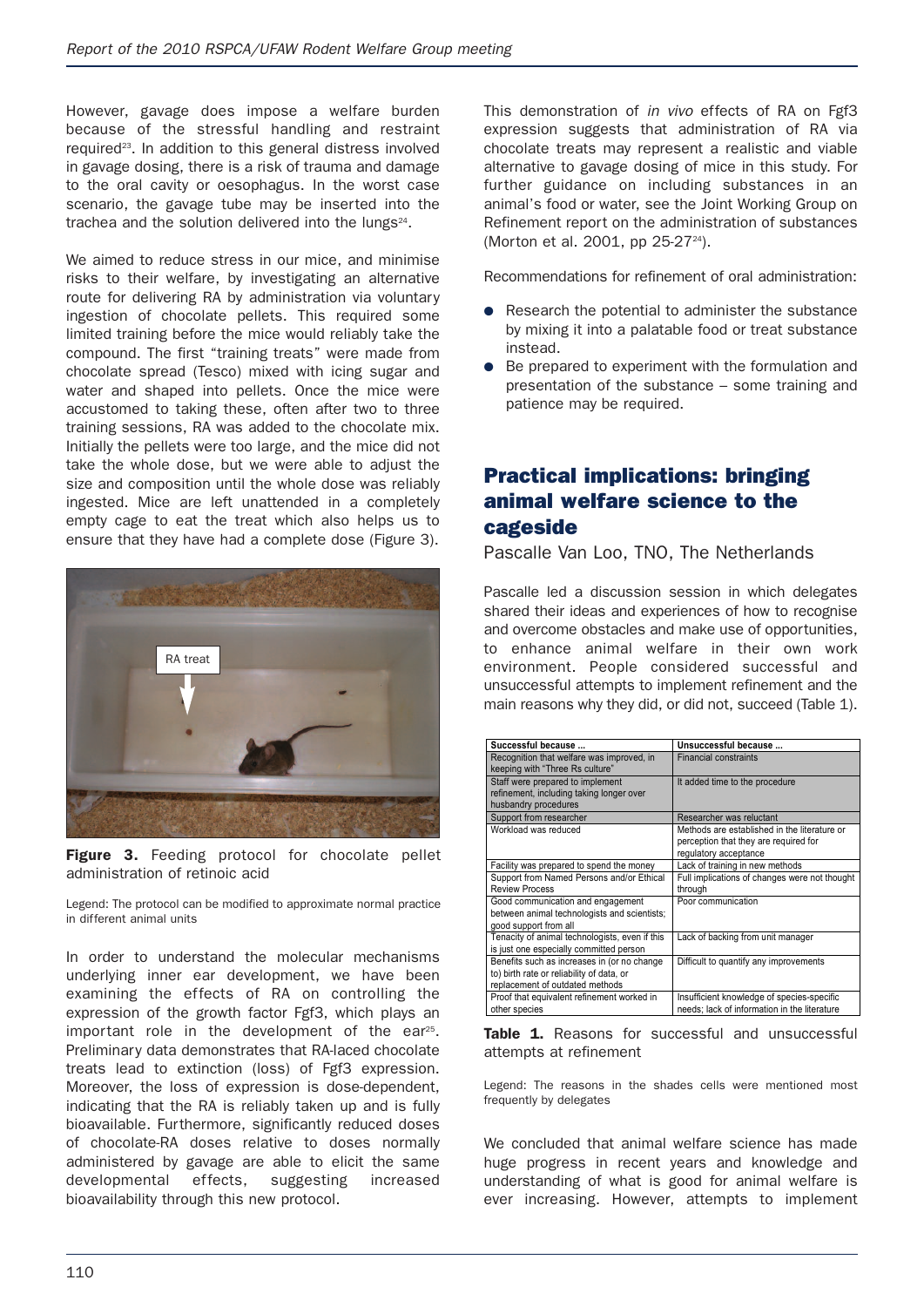scientific discoveries that could enhance animal welfare in a laboratory setting are unlikely to succeed unless animal technologists, researchers, animal welfare scientists and other relevant stakeholders work together and communicate effectively.

If refinement is to be successfully implemented, its effects on the welfare of the animal, on scientific validity and on the running of the animal facility and company or institute all need to be taken into account. This involves striking the optimal balance between animal welfare, scientific requirements and practicality.

From the animals' perspective, it is most important that any changes have genuine welfare benefits. For the scientific validity of results, it is most important that the intended refinement does not have a significant, negative effect on the science; or, even if results change in comparison to historical data, it should still be possible to draw valid conclusions. As demonstrated by some of the other presentations at the meeting, refinement can improve the science by reducing anxiety and stress, in which case it is the historical data that are likely to be less valid. For the animal facility, the most important factors to address are its culture, work load and staff job satisfaction, whereas for the institution as a whole, implementation costs of refinement versus benefits such as increased data quality and Corporate Social Responsibility (CSR) tend to be viewed as most important.

Recommendations towards the successful implementation of refinement:

- Make sure that all stakeholders are involved from the outset and throughout the implementation process. Depending on the establishment, type of study and particular refinement, this could include scientists, Named Persons, regulators, animal technologists and care staff, funding bodies, clients, company management and the ERP.
- Ensure that you make a serious effort to understand the issues and concerns raised by all stakeholders (and they should do the same).
- Highlight all of the potential advantages of the proposed refinement – animal welfare, scientific, staff morale, CSR.
- Encourage all personal efforts to promote and implement refinement, however small.

#### **Summing up: Enforcement or Encouragement – how should we move good welfare forward?**

Ngaire Dennison, Animals (Scientific Procedures) Inspectorate

Ngaire led an interactive session, using TurningPoint to collate delegates' views on the best way to facilitate change with the aim of improving animal welfare in research and testing. Traditionally in many aspects of animal use, including the laboratory animal environment, minimum standards have been imposed as a method of ensuring the basic well-being of the animals involved, for example via Codes of Practice. This mechanism of enforcing minimum standards is one way to ensure that acceptable levels of care are implemented, but is it the only or best way to achieve higher standards of care and to ensure that good ideas for refinement are taken forward into daily practice? We focused the discussion on whether enforcement, or encouragement, was the best way to make progress, using the animal welfare science reported by the other speakers as examples.

This produced some interesting but not altogether unexpected, results. In the case of different handling techniques, delegates were asked the two questions illustrated in Figure 4.



**Figure 4.** Delegates' views on welfare implications of capturing mice by the tail and whether capture methods should be enforced

Legend: Responses to the statements (a) "On welfare grounds, mice should not be captured using their tails; (b) "The Home Office should mandate that mice are not to be captured using their tails". Number of delegates = 120.

The majority of people (60%) accepted the researchers' findings and were prepared to agree that mice should not be captured by using their tails as a matter of principle (Figure 4a) but there was far less support for being forced to change handling techniques by the Home Office (Figure 4b). When this was discussed further, some people indicated that they were keen to find out about new developments in the understanding of animal behaviour, biology and welfare and implement these where they could but also felt that being mandated to do so by regulators would not take local issues and practicalities into account.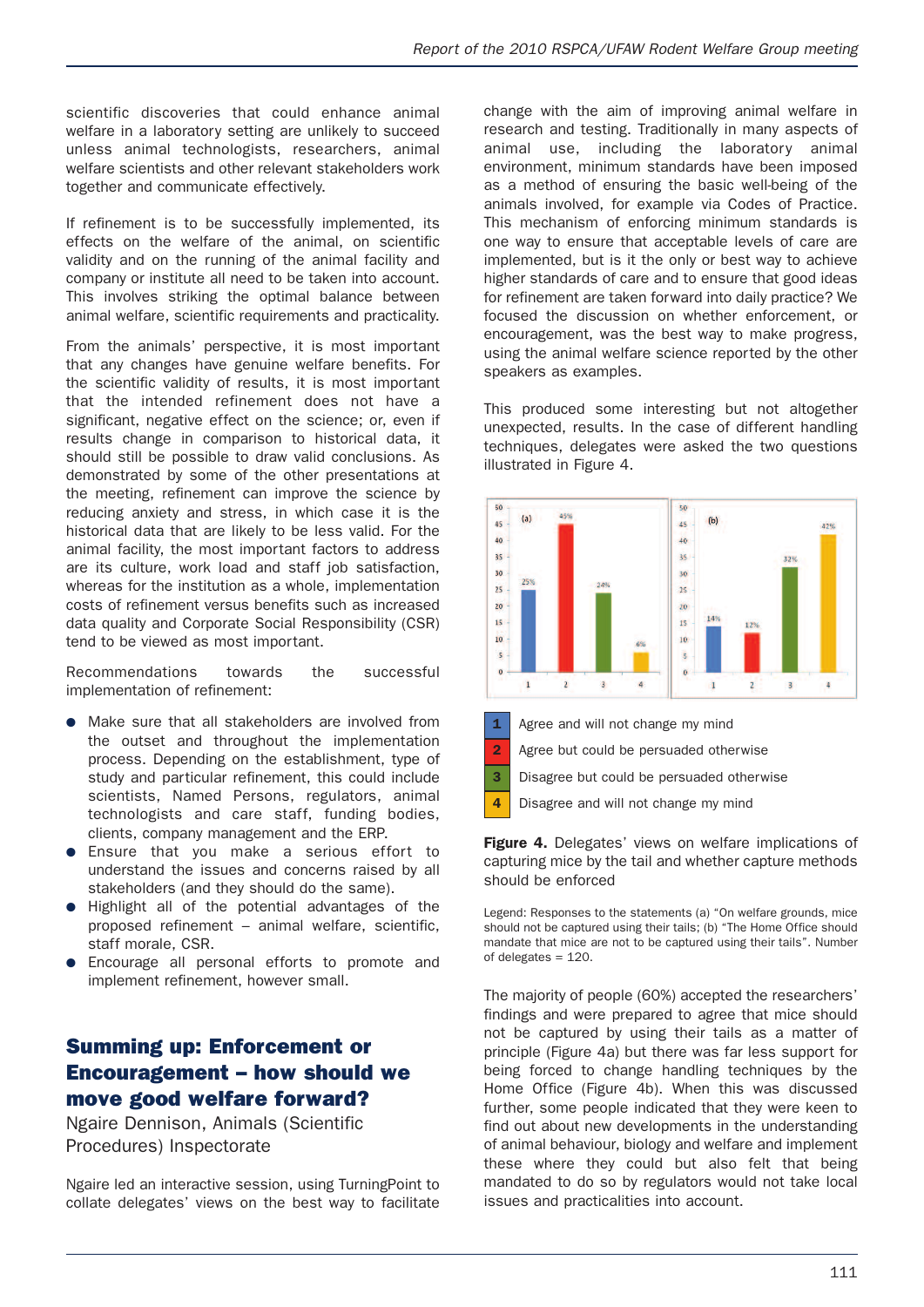We also discussed how delegates obtained evidence to justify instigating new practices and what evidence they considered sufficiently robust to support making changes. How findings could be disseminated was a further topic for consideration. Support was strong for local initiatives in both of these areas. With respect to evaluating the effects of refinement, 37% of delegates felt that local studies provided enough evidence to justify implementation. The next highest votes were for an inter-laboratory validated study (16%), a withinlaboratory validated study (14%) and three or more published papers in refereed journals (13%). Delegates voted for welfare workshops and meetings as the most effective way to disseminate these findings (40%), followed by local training or other internal meetings (31%). Some people had only limited access to meetings, so were dependent on good internal communication about 3Rs improvements from colleagues who attended external events.

Following on from the discussions and surveys relating to the speakers' presentations and delegates' views on evidence gathering and dissemination, people were asked how they believed best practice could most effectively be adopted (Figure 5).



- **1** Local encouragement
- **2** Local enforcement
- **3** Industry/area encouragement
- **4** Industry/area enforcement
- **5** Regulatory encouragement
- **6** Regulatory enforcement

**Figure 5.** Delegates' views on the best way to ensure that best practice is adopted

Encouragement was preferred to enforcement in the case of both industry/research area and regulatory bodies, although there was no real preference for encouragement or enforcement locally. Encouragement from industry and regulators was viewed as the most effective driver towards best practice. There are both positive and negative aspects to the use of encouragement and enforcement systems at whichever level they are applied, be it local, industry/area of research or regulatory, so it is likely that elements of each are needed to help to promote best practice.

The conclusions from this discussion, and the day's meeting, were:

- Good science is practised that is relevant to improving animal welfare in research and testing.
- Opinions differ on what is a sufficient evidence base to define good (and bad) practice.
- Information on refinement must reach all relevant people and stakeholders.
- Not everyone considers that they will be able to adopt best practice in all areas – there are different views on what reasons are acceptable for not doing so.
- Regulatory enforcement has a role, especially in setting *minimum* standards, but...
- Encouragement (with some level of "local" enforcement to back it up) was considered by the delegates to be the best way to ensure that good practice is adopted.

#### **Acknowledgements**

Thanks to all of the delegates who attended and participated on the day. The RSPCA/UFAW Rodent Welfare Group is very grateful to NIMR Mill Hill for providing the venue for our 2010 meeting, especially Alan Palmer. TurningPoint handsets were supplied by NIMR Mill Hill and the Home Office. Pascalle van Loo's travel expenses were sponsored by Laboratory Animals Limited. Thanks also to Rita Malcolm and Cathryn Grimble for their help with organising the meeting.

#### **References**

- **Burn, C.C.** (2008). What is it like to be a rat? Rat sensory perception and its implications for experimental design and rat welfare. *Appl. Anim. Behav. Sci.* **112:** 1- 32.
- <sup>22</sup> **Burn, C.C., Peters, A.** and **Mason, G.J.** (2006). Acute effects of cage-cleaning at different frequencies on laboratory rat behaviour and welfare. *Animal Welfare* **15:** 161-172.
- <sup>23</sup> **Burn, C.C., Day, M.J., Peters, A.** and **Mason, G.J.** (2006). Long-term effects of cage-cleaning frequency and bedding type on laboratory rat health, welfare, and handleability: a cross-laboratory study. *Lab. Anim.* **40:** 353-370.
- <sup>24</sup> **Burn, C.C.** and **Mason, G.J.** (2008). Rats seem indifferent between their own scent-marked homecages and clean cages. *Appl. Anim. Behav. Sci.* **115:** 201-210.
- **Chantry, D.** (1964). The effects of handling and cage changing on breeding mice. *J. Anim. Tech. Assoc.* **15:** 78-  $80$
- <sup>26</sup> **Burn, C.C.** and **Mason, G.J.** (2008). Effects of cagecleaning frequencies on rat reproductive performance, infanticide, and welfare. *Appl. Anim. Behav. Sci.* **114:** 235-247.